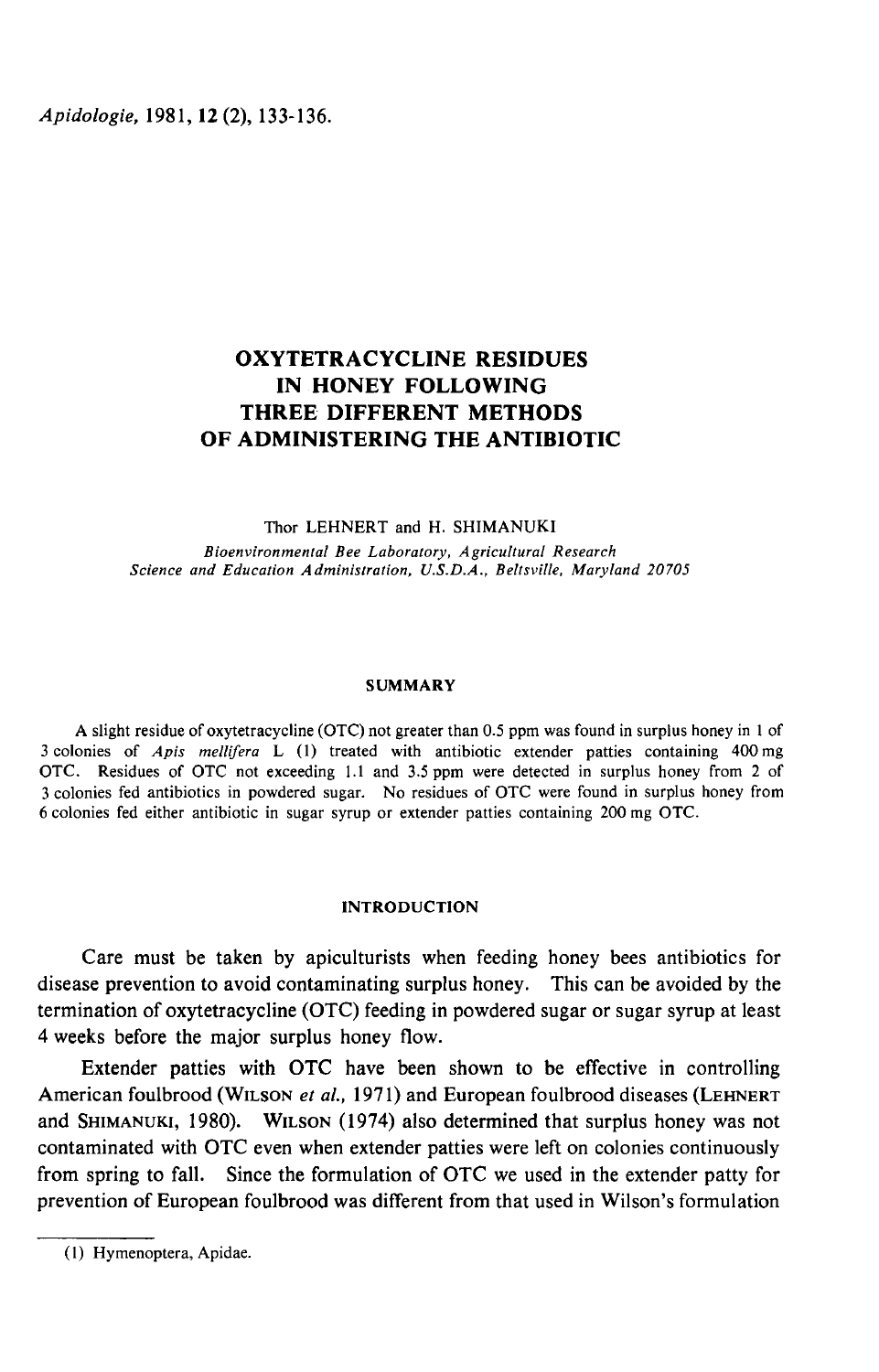for prevention of American foulbrood, we fed our extender patties to colonies in tests to analyze OTC residues in surplus honey. In addition, we also analyzed honey samples from colonies fed OTC in powdered sugar and sugar syrup, which are the approved methods for feeding OTC for disease prevention.

# MATERIALS AND METHODS

Colonies were started with 1.36 kg of bees and a queen 2 months before this test was initiated. Neither the bees nor the equipment had a history of prior drug treatment. Fifteen colonies were used in the test : 3 colonies received 200 gm extender patties containing 200 mg OTC; 3 colonies were fed extender patties containing 400 mg OTC; 3 colonies were dusted 3 X with 28 g powdered sugar containing 200 mg OTC at 1 week intervals; 3 colonies were fed 2.5 liters of 50 % sugar syrup containing 200 mg OTC; and 3 colonies were unfed controls. Extender patties were made with 133 g sugar, 67 g were fed extender patties containing 400 mg OTC; 3 colonies were dusted 3 X with 28 g po<br>containing 200 mg OTC at 1 week intervals; 3 colonies were fed 2.5 liters of 50 % sugar syrt<br>200 mg OTC; and 3 colonies were unfed c

All treatments commenced on May 10. Oxytetracycline in sugar syrup was fed in 0.5 liter jars with an entrance feeder. Jars were replenished until the 2.5 liters of 50 % syrup and OTC was exhausted on May 23. Colonies receiving powdered sugar and OTC were dusted on the ends of the top bars of brood combs to avoid direct contact with brood. Dust treatments were applied on May 10, 17 and 24. Extender patties were placed in the center of the top bars of the brood chamber.

On June 18-20, after the major nectar flow, honey was harvested from the honey super. Queen excluders were used to restrict the queen from laying eggs in combs of the honey super. Patties were still present when honey samples were taken from colonies. A comb with capped honey was removed from the center of each honey super and ca. 250 g of honey was collected from each comb. The honey was strained into clean jars through cheesecloth to remove wax particles and other debris. The honey samples were then shipped to Donald W. Clarke of Pfizer, Inc., for OTC residue determinations. Details of the Pfizer technique for OTC bioassays are described by WILSON (1974).

# RESULTS AND DISCUSSION

Results of the OTC determinations appear in Table 1. The results reflect a positive reading of 0.52 ppm in the control honey sample. Since the bioassay is not specific for OTC, it was not surprising that the unheated honey from the control colony exhibited some anti-bacterial activity, because unheated honey contains inhibine (WHITE et al., 1963), which could have inhibited the test organism and yielded a false positive test.

Honey from the 3 colonies treated with extender patties containing 200 mg OTC were free of antibiotic residues. Honey from 1 of 3 colonies that received extender patties containing 400 mg OTC showed a slight OTC residue, but not greater than Honey from the 3 colonies treated with extender patties containing 200 mg OTC<br>were free of antibiotic residues. Honey from 1 of 3 colonies that received extender<br>patties containing 400 mg OTC showed a slight OTC residue, b sugar, residue levels were 1.1 and 3.5 ppm in the honey, but honey from the other colony contained no residue, which indicates an uneven distribution of OTC in the

!

<sup>(3)</sup> Mention of commercial product in this paper does not constitue an endorsement of this product by the U.S.D.A.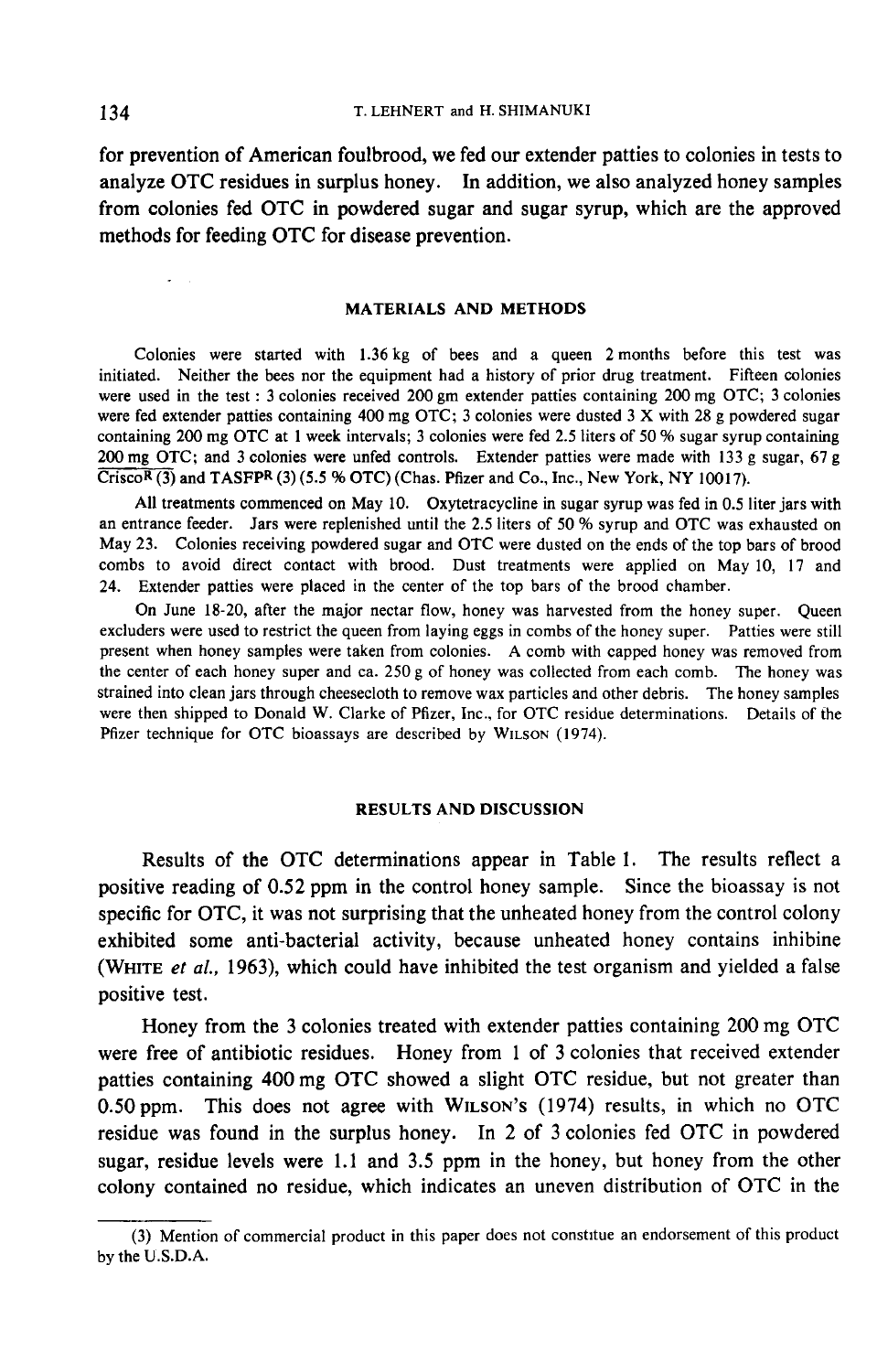#### OXYTETRACYCLINE RESIDUES IN HONEY

| Method of<br>colony                                                                        |              | Antibiotic residue (ppm) $(*)$<br>Colony replications | Mean $+$ SD  |                                |  |
|--------------------------------------------------------------------------------------------|--------------|-------------------------------------------------------|--------------|--------------------------------|--|
| treatment                                                                                  |              | 2                                                     | 3            |                                |  |
| Extender patty, 200 mg OTC                                                                 | 0.50         | 0.51                                                  | 0.55         | $0.52 + 0.03$                  |  |
| Extender patty, 400 mg OTC<br>Dust 200 mg OTC in 28 g powdered sugar (3 appli-<br>cations) | 0.52<br>1.20 | 0.49<br>3.60                                          | 0.70<br>0.49 | $0.57 + 0.11$<br>$1.76 + 1.63$ |  |
| Sugar syrup, 200 mg OTC in 2.5 liters<br>Control                                           | 0.35         | 0.55<br>0.52                                          | 0.12         | $0.34 \pm 0.22$                |  |

| <b>TABL.</b> 1. $-$ Antibiotic residue in surplus honey stored by honey bees |  |  |  |  |  |  |  |  |  |  |  |
|------------------------------------------------------------------------------|--|--|--|--|--|--|--|--|--|--|--|
| 4 weeks after oxytetracycline (OTC) feeding.                                 |  |  |  |  |  |  |  |  |  |  |  |

honey (WILSON, 1974). Honey from colonies fed OTC in 50 % syrup was free of detectable residue. This was expected because GILLIAM and ARGAUER (1975) showed Sugar syrup, 200 mg OTC in 2.5 liters<br>
Control<br>
(\*) Values of 0.12 to 0.55 are due to inhibine content of honey rather than oxytetracycline residue. D. W. CLAR<br>
KE, Pfizer, Inc. (1980, personal communication).<br>
<br>
honey (W that OTC breaks down rapidly when fed in sugar syrup.

Our tests indicated that antibiotic extender patties containing 400 mg OTC and powdered sugar containing 200 mg OTC fed to colonies during the honey flow could result in OTC contamination of the surplus honey. All antibiotic feeding should be terminated at least 4 weeks before the major nectar flow, and all the honey stored in the extracting combs should be removed from the honey supers at this time.

### ACKNOWLEDGMENT

We thank Donald W. CLARKE, Product Service Manager, Agricultural Division, Pfizer, Inc., for the assays for residues of OTC.

Received for publication in July 1980.

# RÉSUMÉ

#### LES RÉSIDUS D'OXYTÉTRACYCLINE DANS LE MIEL APRÈS ADMINISTRATION D'ANTIBIOTIQUE SELON TROIS MODES DIFFÉRENTS

L'efficacité des candis médicamenteux dans la lutte contre la loque européenne a été établie par LEH-LES RÉSIDUS D'OXYTÉTRACYCLINE DANS LE MIEL APRÈS ADMINISTRATION<br>D'ANTIBIOTIQUE SELON TROIS MODES DIFFÉRENTS<br>NERT et SHIMANUKI, 1980. Dans ce test l'oxytétracylcine (OTC) a été fournie aux colonies dans trois exci-<br>pients d Pfizer. Les colonies ont démarré avec 1,36 kg d'abeilles et une reine de deux mois avant le début du test. Ni les abeilles ni le matériel n'avaient subi auparavant de traitement antibiotique. Quinze colonies ont été utilisées pour le test, réparties en cinq lots de trois colonies. Le premier lot reçut 200 g de candi médicamenteux contenant 200 mg d'OTC; le deuxième lot du candi médicamenteux contenant 400 mg d'OTC; les colonies du troisième lot furent saupoudrées de 28 g de sucre en poudre contenant 200 mg d'OTC trois fois